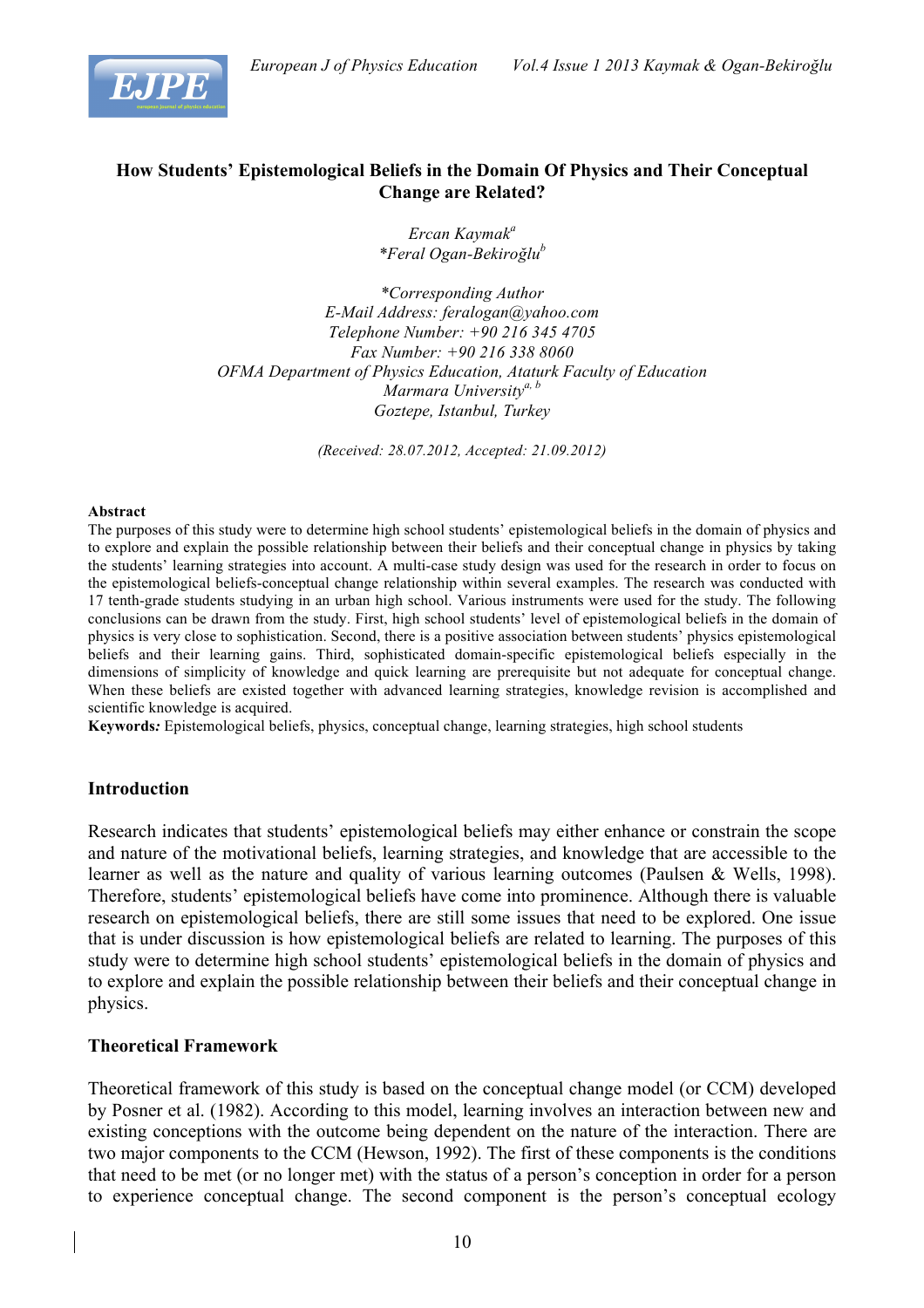

(Toulmin, 1972) described as the existing interrelated networks of concepts that influence the selection of a new concept playing a central and organizing role in thought. Several elements of conceptual ecology are identified as anomalies, analogies, metaphors, epistemological beliefs, metaphysical beliefs, knowledge from other areas of inquiry, and knowledge of competing conceptions. Therefore, personal epistemological beliefs, namely, beliefs about the nature of knowledge and acquisition of knowledge were considered as playing an important role in learning.

Other researchers support the link between epistemological beliefs and learning. For example, Pintrich, Marx, and Boyle (1993) state that beliefs play a crucial role in how students approach and process information. In other words, epistemological beliefs may act as resources facilitating conceptual change and guide students to intentionally pursue the goal of knowledge revision (Mason, 2002). They can influence both the kinds of new information that is picked up from the physical and sociocultural context and the way in which this information is interpreted (Stathopoulou & Vosniadou, 2007a). Students with more constructivist epistemological beliefs are more likely to accept scientific explanations of events (Sinatra et. al., 2003).

Empirical research about students' epistemological beliefs and their relation to learning will be examined in the next section.

# **Literature Review on Epistemological Beliefs and their Relation to Learning**

Some researchers focused on beliefs and their relation to knowledge construction and found positive relationship between these two phenomena (Braten & Stromso, 2004; May & Etkina, 2002; Qian & Alvermann, 1995; Schommer, 1990; Songer & Linn, 1991; Stathopoulou & Vosniadou, 2007a; Tsai, 1998; Youn, Yang, & Choi, 2001; Windschitl & Andre, 1998). Their research and findings are explained below.

Schommer (1990) proposed four dimensions to measure epistemological beliefs. These dimensions were simple knowledge and certain knowledge- naive beliefs about the nature of knowledge- and innate ability and quick learning- naive beliefs about the acquisition of knowledge. Schommer suggested that epistemological beliefs were reconceived as a system of more or less independent beliefs. By system it was meant that there were multiple beliefs to be considered. By more or less independent it was meant that within an individual student's belief system, epistemological dimensions were not necessarily consistently sophisticated. Therefore, a student might have more sophisticated beliefs in one dimension, and less sophisticated in another. Schommer conducted her research in a Midwestern city with 117 junior college students and 149 university students to find an answer for the following question: "How do beliefs about the nature of knowledge affect comprehension?" She suggested that epistemological beliefs seemed to affect students' processing of information and monitoring formation. Additionally, belief in quick learning appeared to influence the degree to which students integrate knowledge (Schommer, 1990).

In their study, Songer and Linn (1991) characterized 153 middle school students' views of science as falling into three groups: static, mixed, and dynamic. Those who viewed science as static asserted that science consisted of a group of facts that were best memorized. Those who viewed science as dynamic believed that scientific ideas developed and changed and that the best way to learn these ideas was to understand what they meant and how they were related. They examined the relationship between views of science and acquisition of integrated understanding of thermodynamics and presented that students with dynamic views acquired more integrated understanding than those with static views.

Qian and Alvermann (1995) carried out canonical correlation analyses to explore the relationship between epistemological beliefs and conceptual change learning (CCL) by using Schommer's questionnaire. Their participants were 212 students in Grades 9-12 at a high school in Georgia. They showed that beliefs about Simple-Certain Knowledge contributed the most to CCL whereas beliefs about Innate Ability contributed the least. The authors found that epistemological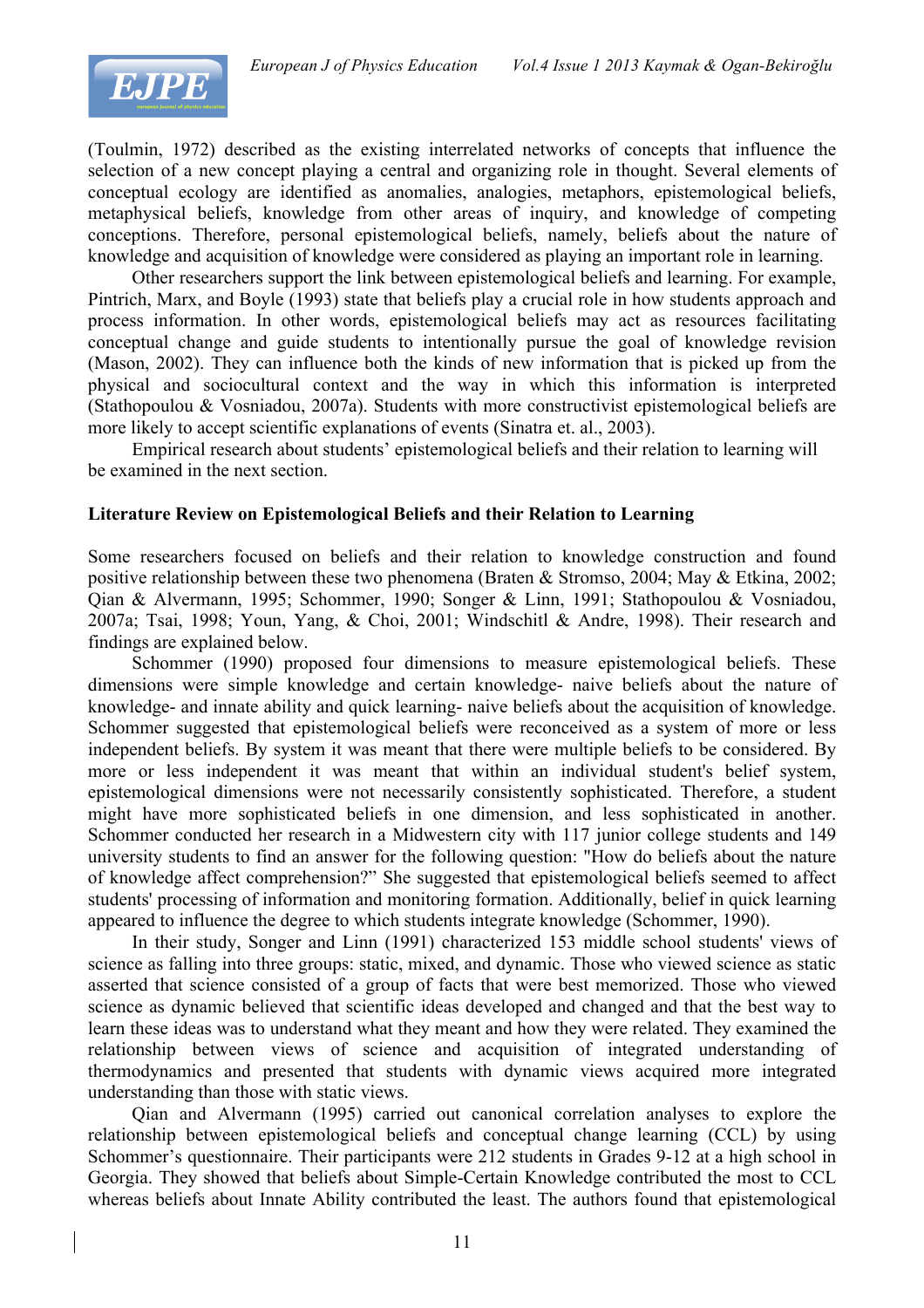

beliefs predicted conceptual change and beliefs about simple-certain knowledge and quick learning were important factors in CCL.

Windschitl and Andre (1998) investigated the effects of a constructivist versus objectivist learning environment on college students' conceptual change by taking the students' epistemological beliefs into account. They used Schommer's questionnaire. Their results indicated that students with less advanced beliefs about nature and acquisition of knowledge reached higher results in the traditional setting while students with more sophisticated beliefs performed better in the innovative setting.

Braten and Stromso (2004) examined the relative contribution of epistemological beliefs to the adoption of mastery, performance-approach, and performance-avoidance goals by working with 80 Norwegian student teachers with the help of quantitative research methods. They found that epistemological beliefs about the speed of knowledge acquisition predicted achievement goals. That is, students who believed that learning occurs quickly or not at all were less likely to adopt mastery goals and more likely to adopt performance-approach and performance-avoidance goals. In addition, students who believed in stable and given knowledge were less likely to adopt mastery goals (Braten & Stromso, 2004).

Tsai (1998) interviewed with 20 Taiwanese eighth graders. His qualitative analysis revealed that students holding constructivist epistemological beliefs about science tended to employ a more active manner as well as more meaningful strategies when learning science, whereas students having epistemological beliefs more aligned with empiricism tended to use more rote-like strategies to enhance their understanding.

Youn, Yang, and Choi (2001) surveyed 455 South Korean high school students. Multiple regression analysis of their study showed that students' academic achievement (GPA) and the independent self-construal were positively related with their beliefs about knowledge.

May and Etkina (2002) explored the roles of self-reflection skills and appropriate views about knowledge and learning in conceptual understanding. In order to do that, they studied 12 students' weekly reports, in which they reflected on how they learned specific physics content, during 20 weeks of college physics instruction. They measured students' conceptual learning gains with standard survey instruments. They proposed a possible correlation between conceptual gains and epistemological views. May and Etkina further explained that students with high conceptual gains were more likely to show reflection on learning that was more articulate and epistemologically sophisticated than students with lower conceptual gains.

Stathopoulou and Vosniadou (2007a) selected 38 students with the highest scores in the GEBEP (Greek Epistemological Beliefs Evaluation Instrument for Physics) and 38 students with the lowest GEBEP scores and measured their understanding of Newton's three laws using the Force and Motion Conceptual Evaluation instrument (FMCE). The results showed that the high epistemological sophistication group had significantly higher scores in the FMCE than the low epistemological sophistication group. Regression analysis illustrated that beliefs regarding the Construction and Stability of physics knowledge and the Structure of physics knowledge were good predictors of physics understanding. They suggested that sophisticated physics-related epistemological beliefs were necessary but not sufficient for physics understanding.

Reviewing the literature indicates the link between general epistemological beliefs and learning. However, little has been done to address possible relationship between students' epistemological beliefs in the domain of physics and their conceptual change in the same domain by taking their learning strategies into account.

### **Purposes of the Study**

Epistemic conceptual change or change in students' views of knowledge in general probably promotes domain-specific conceptual change (Alexander & Sinatra, 2007). The majority of studies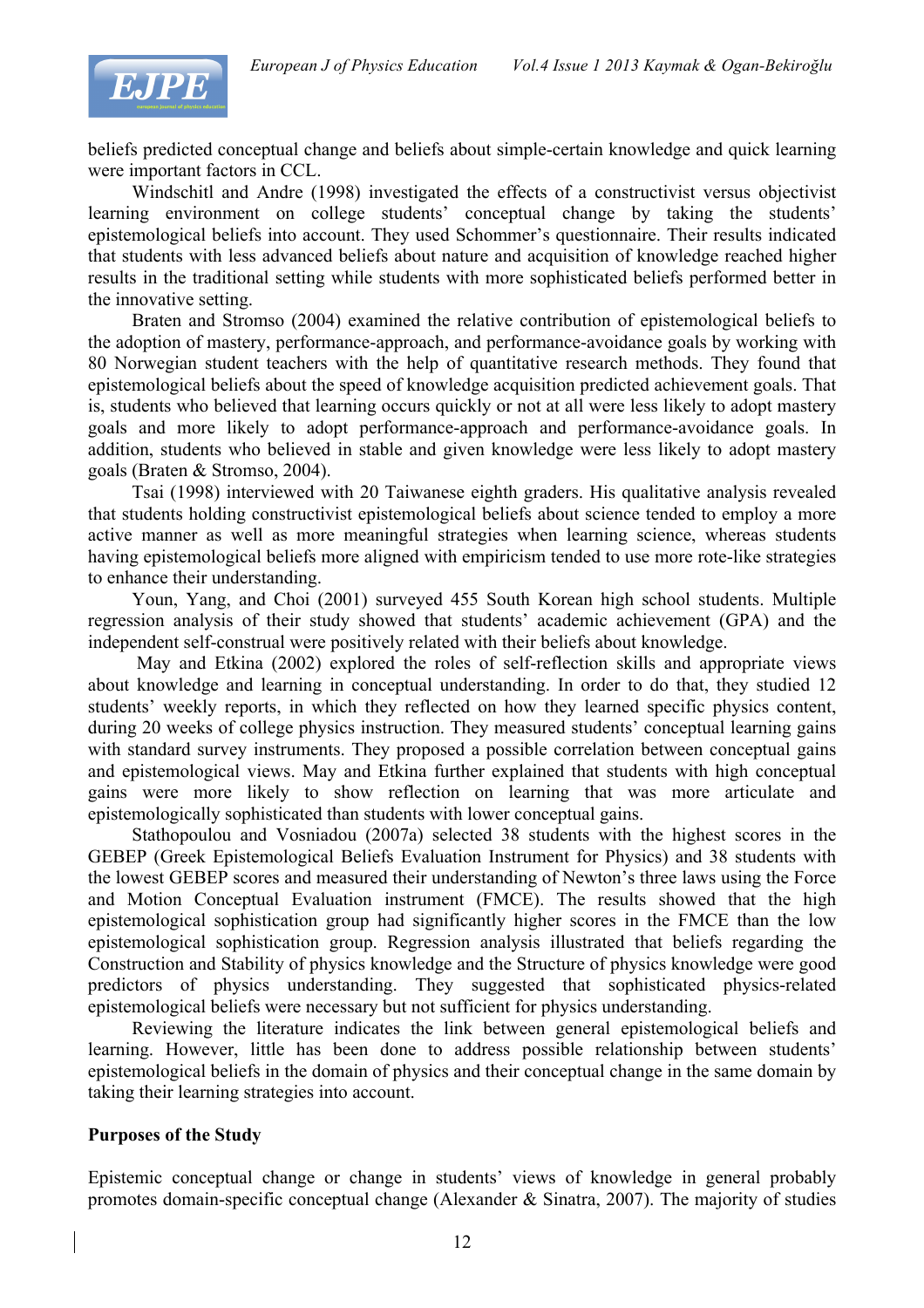

have focused on the relations between general epistemological beliefs and learning outcomes. Thus, there is a need to examine the relations between domain-specific epistemological beliefs and learning within specific academic domains (Buehl & Alexander, 2005). The adopted approach to learning and the consequent selection of study strategies may intervene in the relationship between epistemological beliefs and conceptual change (Stathopoulou & Vosniadou, 2007b). Consequently, the following research questions were addressed in this study:

*1. What are the high school students' epistemological beliefs in the domain of physics? 2. How are the students' epistemological beliefs in the domain of physics related to their conceptual change in physics?*

*3. How are the students' learning strategies playing role in explanation of the relationship between their epistemological beliefs* and learning?

# **Methodology**

A multi-case study design with qualitative and quantitative methods was used for the research in order to focus on the epistemological beliefs-conceptual change relationship within several examples. "A case study is a detailed examination of one setting, or a single subject, a single depository of documents, or one particular event" (Bogdan & Biklen, 1998, p. 54). When two or more subjects, settings, or depositories of data are studied, it is called multi-case studies (Bogdan & Biklen, 1998).

# **Participants and Setting**

The research was conducted with 17 tenth-grade students from the same class, who were studying in an urban high school. Their average age was 16. There were nine females. Data were collected in their physics class.

### **Instruments**

Research supports the idea that epistemological beliefs are domain-specific. In other words, students' general epistemological beliefs may be different from their epistemological beliefs in the domain of physics (Ogan-Bekiroglu & Sengul-Turgut, 2011). Hence, the participants' epistemological beliefs in the domain of physics, not their general epistemological beliefs, were assessed to make a comparison between their beliefs and their conceptual change in physics.

Various instruments were used for the study. The first instrument was Physics Related Epistemological Beliefs Instrument (PEBI) developed by the authors to determine the students' epistemological beliefs in the domain of physics. Schommer (1990)'s dimensions were used for this research because two of her dimensions were directly related to learning. Eight open-ended questions based on the dimensions of simple knowledge, certain knowledge, innate ability, and quick learning was created for the PEBI. Driver, Leach, Millar and Scott (1996) stated that through the decontextualized approach, it was impossible to know what students had in mind when answering a general question. Using decontextualized questions, researchers can obtain information about students' exposed views and not those those they express implicitly when in action (Mason, 2002). Considering these critics, the questions in the PEBI were prepared as contextualized. The questions asked students their opinions about some scientific claims related to physics and whom they agree with in controversial dialogues between two people.

The development procedure of the PEBI was as follows: First, the authors created some questions for each dimension after reviewing the instruments in the literature. Second, appropriate questions were selected among them by considering the students' grade level and backgrounds. Third, the authors worked together with two physics educators, who had research on epistemological beliefs, to ensure content validity of the instrument and face validity of the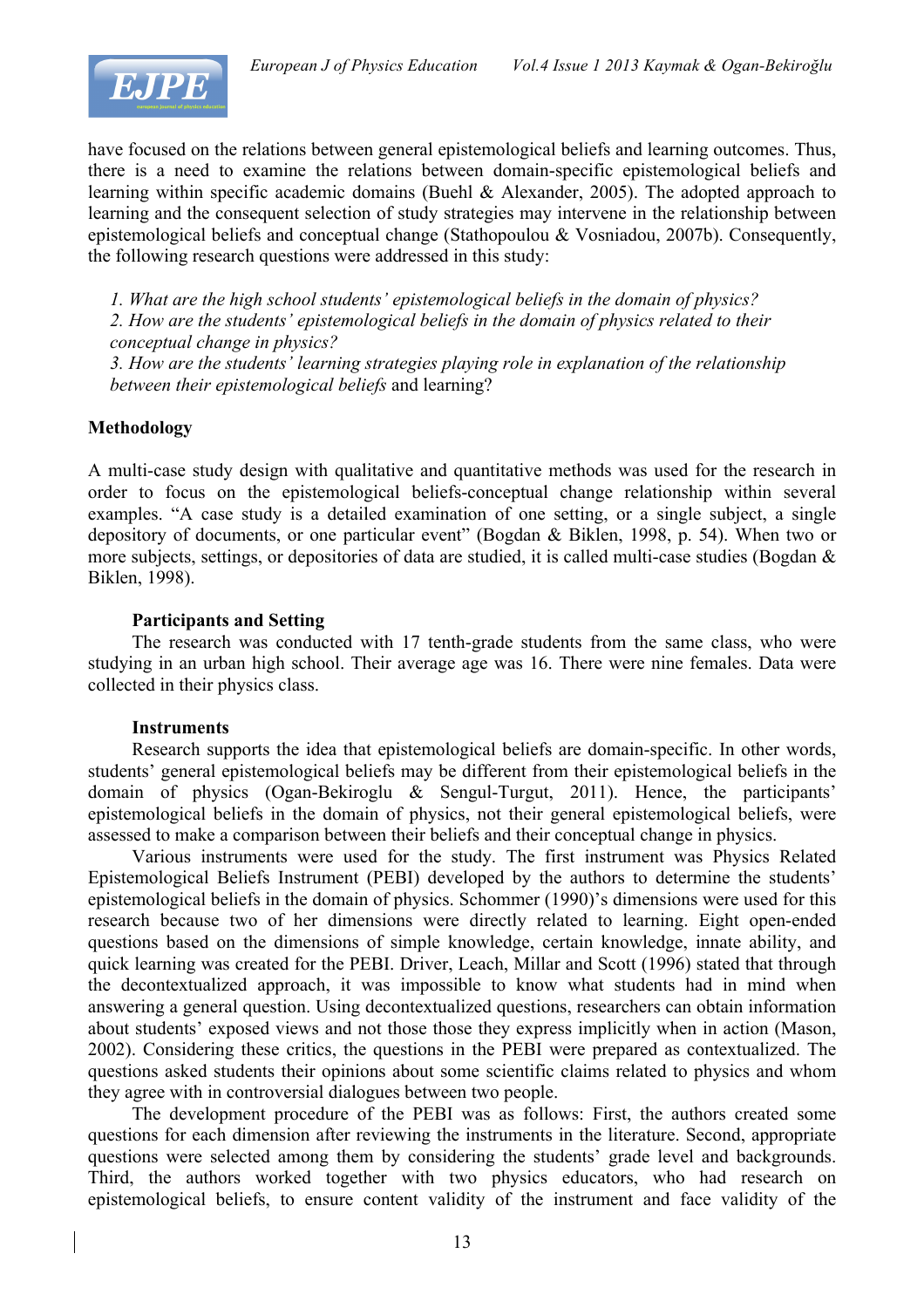

questions. Some revisions in the questions were made during this process. Fourth, the inventory was pilot tested with tenth-grade students in another high school to make sure that the questions were understood correctly and the epistemological beliefs distributed under four dimensions could be measured with these questions. Last, final revisions were made after the pilot study. Examples of questions from the PEBI are given in Table 1.

| Dimension               | Question                                                                                                                                                                                                                                                                                                                                                                                                                                                                    |
|-------------------------|-----------------------------------------------------------------------------------------------------------------------------------------------------------------------------------------------------------------------------------------------------------------------------------------------------------------------------------------------------------------------------------------------------------------------------------------------------------------------------|
| Certainty of knowledge  | During Aristotle's time, it was known that objects fell at speeds proportional to<br>their weights; hence the heavier the object, the faster it fell. However, today it is<br>known that objects of various weights, when they are released at the same time, fall<br>together and hit the ground at the same time. How can such a change be possible?                                                                                                                      |
| Simplicity of knowledge | Do you agree with the idea that physics is an accumulation of separate and<br>independent facts about the nature? Why?                                                                                                                                                                                                                                                                                                                                                      |
| Innate ability          | John: I read an article about Einstein. To me, he was a very intelligent person and<br>had an innate ability in physics.<br>William: We cannot know that he had had ability to learn physics when he was<br>born. He might have developed his ability by studying hard.<br>John: I do not believe that ability to learn can be changed, it is fixed.                                                                                                                        |
| Quick learning          | Who do you agree with, John or William? Please explain your reasons.<br>Mary: If we do not understand a physics subject at the moment of the first<br>introduction, we will never understand it no matter how much work we spend on<br>it.<br>Denis: We may need some time to understand a physics subject. The subject may<br>not be understood immediately. But, if we revise the subject and solve problems<br>about it, it is possible to understand the subject later. |
|                         | Who do you agree with, Mary or Denis? Please explain your reasons.                                                                                                                                                                                                                                                                                                                                                                                                          |

### *Table 1. Examples of questions from the PEBI*

The second instrument was Assessment Instrument for the Concepts of Work, Power, and Energy (AIWPE) developed by the authors to assess students' conceptual change. The concepts of work, energy and power exist in the elementary science curriculum. Therefore, the students had prior knowledge of these concepts. The development procedure of the AIWPE was as follows: After common misconceptions of the concepts of work, power, and energy were discovered by reviewing the literature, interviews about students' difficulties on these concepts were done by the first author with four physics teachers. Then, the authors created open-ended questions of the instrument based on the data gathered from the literature review and interviews. The authors ensured content validity of the instrument and face validity of the questions by working together with the experts i.e. two physics educators and one physics teacher. At last, the inventory was pilot tested with a group of tenth graders and the final document was got ready.

The AIWPE consisted of 13 open-ended questions measuring conceptual and procedural knowledge (Kaymak, 2010). Each question was worth five points; thus, the highest score that someone could get from the instrument was 65. The measured concepts and Bloom's Taxonomy level for each question are given in Table 2. According to Table 2, one question was in knowledge level, four questions were in comprehension level, three questions were in application level and five questions were in analysis level.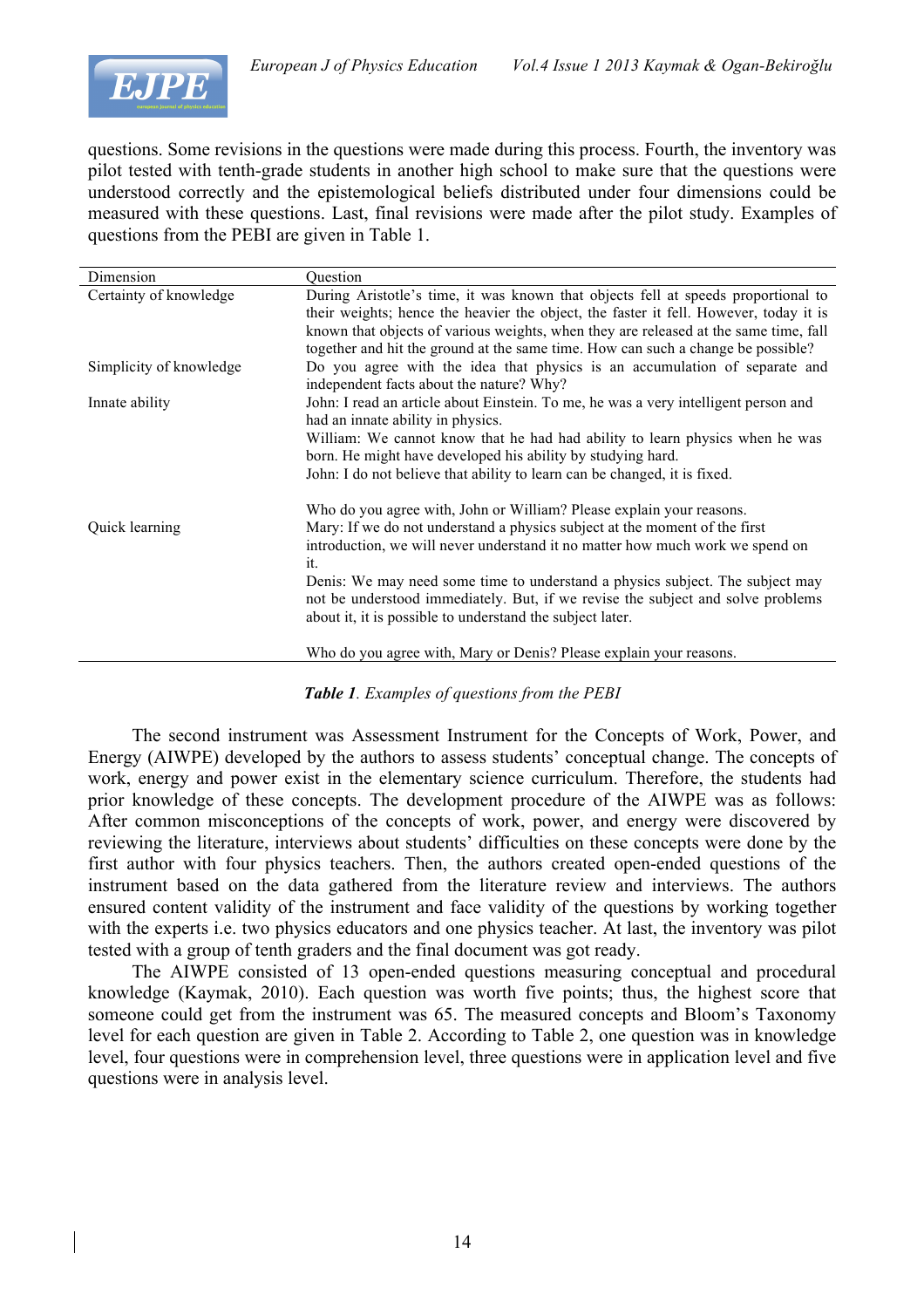



| <b>Ouestion</b> | <b>Measured Concepts</b>                                          | <b>Bloom's Taxonomy Level</b> |
|-----------------|-------------------------------------------------------------------|-------------------------------|
|                 | Work                                                              | Comprehension                 |
|                 | Power and force                                                   | Comprehension                 |
|                 | Work                                                              | Comprehension                 |
| 4               | Potential energy, conservation of energy                          | Application                   |
|                 | Potential and kinetic energy                                      | Application                   |
| $\mathfrak b$   | Transformation of energy                                          | Comprehension                 |
|                 | Transformation of energy                                          | Application                   |
| 8               | Work                                                              | Analysis                      |
| 9               | Work-energy relation                                              | Analysis                      |
| 10              | Power                                                             | Analysis                      |
| 11              | Potential energy, reference point                                 | Knowledge                     |
| 12              | Transformation of energy                                          | Analysis                      |
| 13              | Variables of potential and kinetic energy, conservation of energy | Analysis                      |

*Table 2. Measured concepts and Bloom's Taxonomy level for each question in the AIWPE.*

The third instrument was rating scales. The students were asked to fill in the rating scales describing their learning and study strategies and to answer three open-ended questions. The questions were about description of the way(s) that they studied and the technique they used to learn best. In addition, the first author observed the participants throughout the research and completed the observer rating scales to determine their learning strategies. Examples from the student and observer rating scales are as follows (Kaymak, 2010):

| Student Rating Scale (1 = never, 2 = rarely, 3 = sometimes, 4 = often, 5 = always)   |           |           |  |  |
|--------------------------------------------------------------------------------------|-----------|-----------|--|--|
| I repeat what I have learned in the school when I get home                           |           | 1 2 3 4 5 |  |  |
| I learn best when I solve problems about new subject                                 |           | 1 2 3 4 5 |  |  |
| I study only when I have an exam                                                     |           | 1 2 3 4 5 |  |  |
| I ask to my teacher or peers if I have difficulties in learning a subject            | 1 2 3 4 5 |           |  |  |
| Observer Rating Scale ((1 = never, 2 = rarely, 3 = sometimes, 4 = often, 5 = always) |           |           |  |  |
| S/He prefers to be silent                                                            |           | 1 2 3 4 5 |  |  |
| S/He takes notes                                                                     |           | 1 2 3 4 5 |  |  |
|                                                                                      |           |           |  |  |
| S/He does not listen to the teacher                                                  | 1 2 3 4 5 |           |  |  |
| S/He asks relevant questions                                                         |           | 1 2 3 4 5 |  |  |

### **Data Collection**

Although interviewing is a time consuming and costly process, it may provide a better window on individual beliefs and allow the researcher better access to the meaning-making process (Hofer, 2000). Thus, the PEBI was used in the semi-structured interview protocol.

The first author, who was a silent observer in the classroom throughout the research, conducted the interviews; therefore, the participants had recognition of him. The interviews lasted 20 to 25 minutes. The purpose of the interviews was told to the participants before starting to the interview. Furthermore, the participants were ensured that their answers would not affect their grades. The interviews were video-recorded. Video records were examined to make sure that the interviewer did not orient students without being aware of.

The students' knowledge of work, power and energy concepts was assessed in the pre-test before the instruction started. The instruction lasted six weeks. They gave their responses to the questions in the AIWPE one more time in the post-test. Each application lasted one lesson hour. Meantime, data about the students' learning strategies were collected.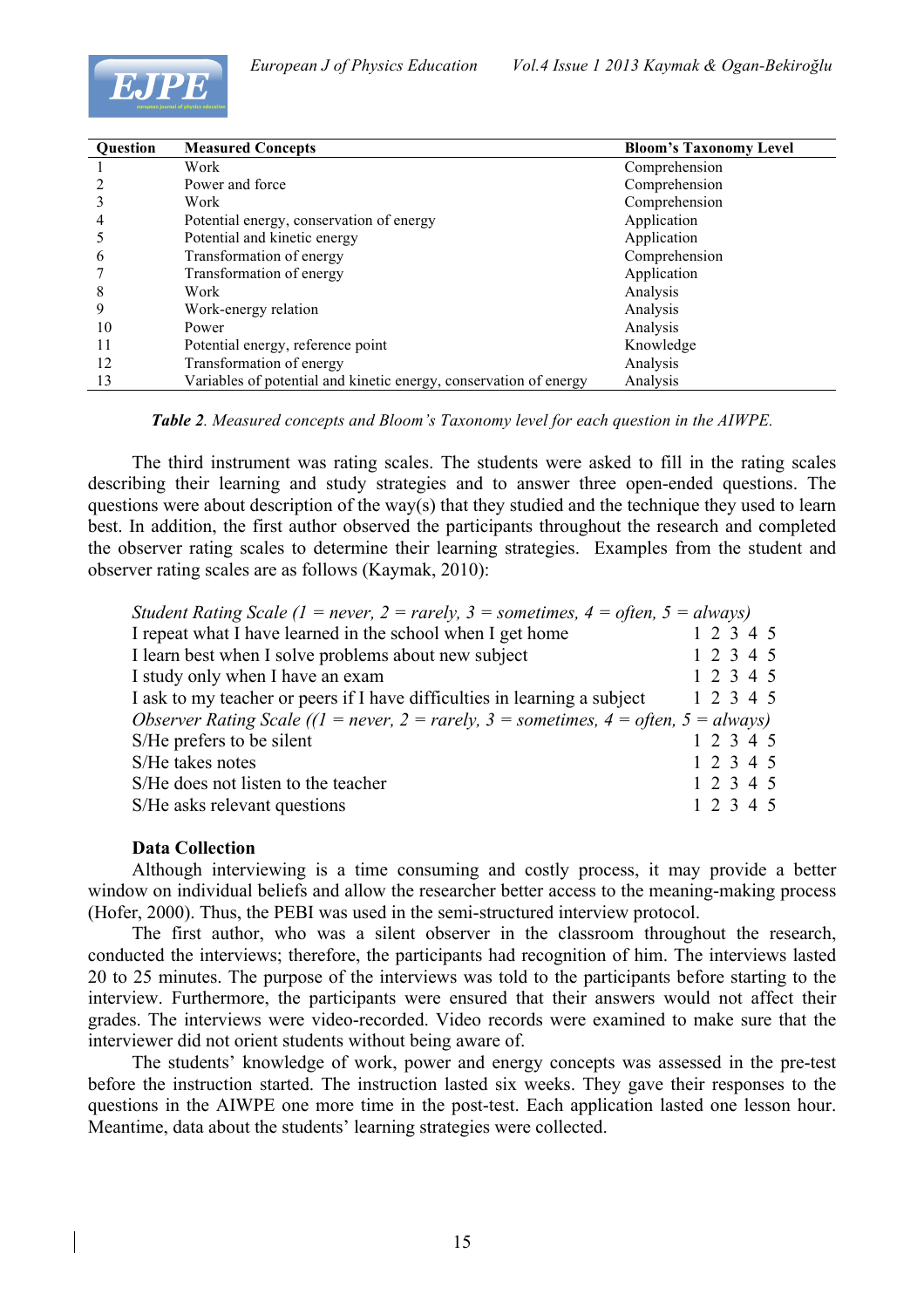

# **Data Analysis**

The students' epistemological beliefs were categorized as low, medium, high, and very high for each dimension because beliefs are held in clusters. The explanations of the levels within the dimensions are as follows:

## *Simplicity of knowledge*

Low (L): Individuals believe that physics knowledge is simple and composed of isolated and unambiguous facts.

Medium (M): There is beginning of the recognition among individuals that physics knowledge is not simple.

High (H): There is growing realization among individuals that physics knowledge is not isolated.

Very High (VH): Individuals believe that physics knowledge is composed of highly interrelated physics concepts.

### *Certainty of knowledge*

Low: Individuals have dualistic, absolutist, right and wrong view of the world. They believe that physics knowledge is certain and absolute.

Medium: There is beginning of the recognition of diversity and uncertainty of physics knowledge among individuals.

High: There is growing realization among individuals that one cannot know with certainty. They claim that physics knowledge can be change over time.

Very High: Individuals believe that physics knowledge evolves continually reconstructed on the basis of new evidence and new contexts; therefore, physics knowledge is uncertain and contextual. *Innate Ability*

Low: Individuals believe that ability to learn physics is fixed and cannot be changed.

Medium: There is beginning of the recognition among individuals that ability to learn physics is not fixed.

High: There is growing realization among individuals that ability to learn physics is not fixed and may be developed.

Very High: Individuals believe that ability to learn physics is incremental and can be changed with education and experience.

*Quick Learning*

Low: Individuals believe that learning occurs quickly or not at all.

Medium: There is beginning of the recognition among individuals that learning is not quick. There is a small chance that someone learns physics in time.

High: There is growing realization among individuals that one cannot learn physics quickly and learning may be a developmental process. There is a possibility that someone learn physics in time. Very High: Individuals believe that learning is a gradual enterprise.

The answer of one student to the PEBI question about the different perceptions of falling objects in Aristotle's time and now was as follows:

*"Aristotle did not have enough technology to do various experiments on falling objects. I believe that as technology continuous to develop and scientists do more experiments, we will learn more new information. There might be more changes in what we already know. We may hear very soon that gravity is not the only factor causing objects to fall."*

The student declined that physics knowledge was not certain. However, this was already implied in the question. What expected from the participants was their realization that the change mentioned in the question was not the final point. He seemed to have this realization. Therefore, his physics epistemological belief in the dimension of certainty of knowledge was categorized very high.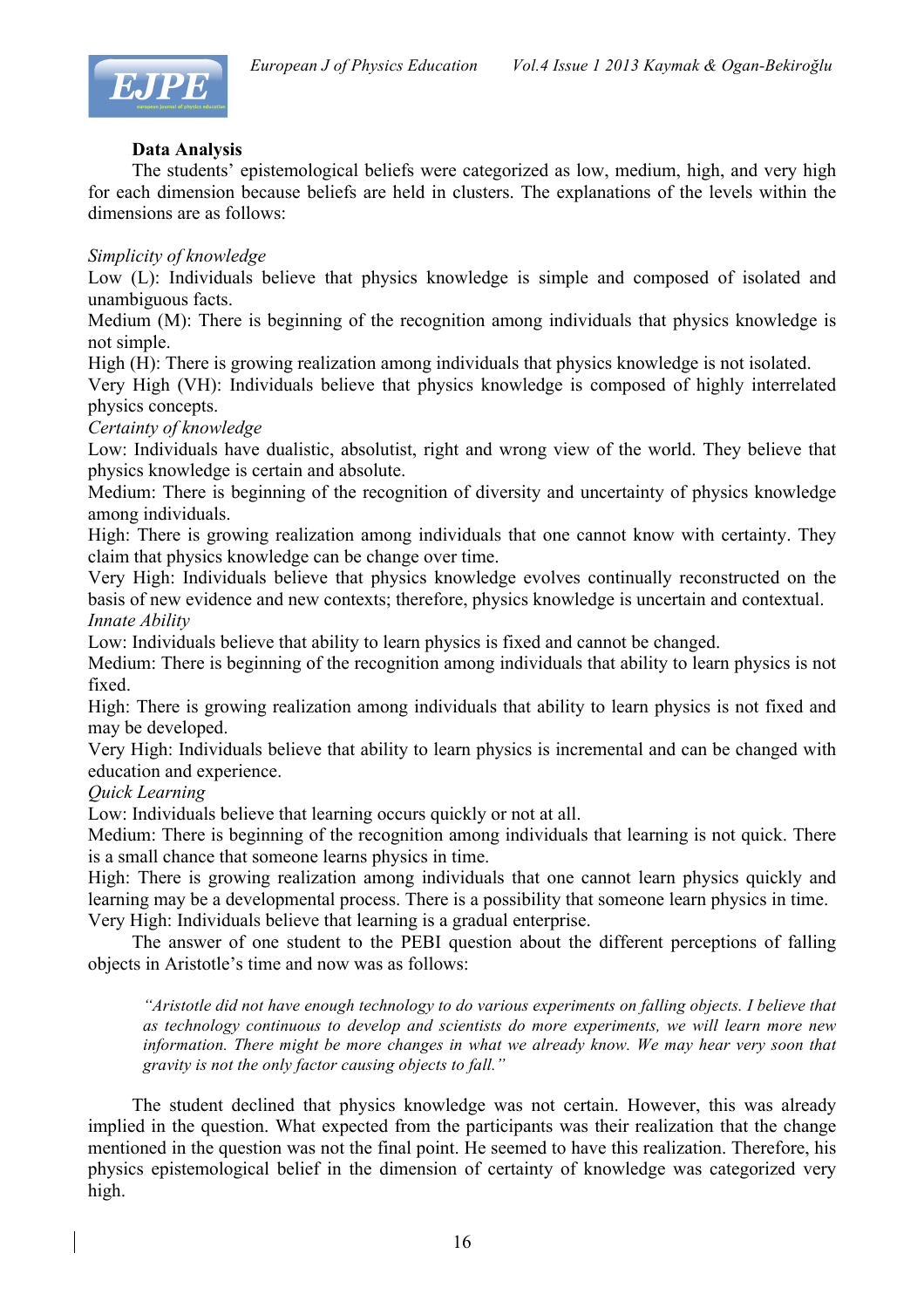

The students' knowledge for each question was categorized as compatible elaborate, compatible sketchy, compatible-incompatible, incompatible sketchy, incompatible elaborate, and no response based on the two dimensional coding offered by Hogan and Fisherkeller (1996). Based on this scale, participants' response concurring with the scientific proposition and having sufficient detail to show the thinking behind them was coded as "compatible elaborate". However, if the essential details were missing, it was coded as "compatible sketchy". Participants' response disagreeing with the scientific proposition and having details or coherent logic was coded as "incompatible elaborate". Nevertheless, if very little detail or logic was given in the response, it was coded as "incompatible sketchy". If the participant made sketchy statements concurring with the scientific proposition and s/he also made sketchy statements disagreeing with the scientific proposition, his/her knowledge was coded as "compatible/incompatible". If there was no response, it was coded as "no response".

For example, the third question in the AIWPE was as follows: Does the Earth do work on its satellite? The following response was coded as compatible elaborate: "The gravitational force on the satellite acts toward the Earth as a centripetal force, inward along the radius of the satellite's orbit. The satellite's displacement at any moment is along the circle, in the direction of its velocity, perpendicular to the radius and perpendicular to the force of gravity. Hence, the angle between the force and the instantaneous displacement of the satellite is  $90^\circ$ . Therefore, the work done by gravity is zero".

Since some of the questions required doing calculations and application of formulas, the students' knowledge levels were coded based on the percentage of the correct solution. Consequently, if the participant could solve up to 20% of the question scientifically, his/her response was coded as incompatible elaborate. On the other hand, if the participant could find 81% to 100% scientific solution for the question, his/her knowledge for that question was coded as compatible elaborate. Table 3 shows this coding scheme in detail.

The first author categorized the participants' physics related epistemological beliefs. The second author randomly selected 20% of the students' beliefs and categorized them. Then, both authors compared their categorizations and reached 87% of agreement. The reliability measured by Cohen's *κ* was 0.67. There seems to be general agreement that Cohen's *κ* value should be at least 0.60 or 0.70 (Wood, 2007). Consequently, the categorization done for the participants' beliefs had adequate reliability. The authors re-categorized the beliefs that they could not have agreement on and final categorization was constructed by reaching consensus. Finally, the first author revised all the students' belief categories. The same procedure was followed to do reliable coding for the students' knowledge. Two authors compared their codes and reached 91% of agreement. Cohen's *κ* was 0.85.

| Percentage of the correct solution | Code                    |
|------------------------------------|-------------------------|
| $0 - 20$                           | Incompatible elaborate  |
| $21 - 40$                          | Incompatible sketchy    |
| 41-60                              | Compatible/Incompatible |
| 61-80                              | Compatible sketchy      |
| 81-100                             | Compatible elaborate    |

*Table 3. Coding scheme for the questions requiring calculations*

In order to determine if the change between pre-test and post-test was significant, paired samples t-tests were performed.

After coding process was completed, the researchers looked for patterns (Miles & Huberman, 1994) among the students' epistemological beliefs, conceptual change and learning strategies to find a relationship and to make explanations for this relationship.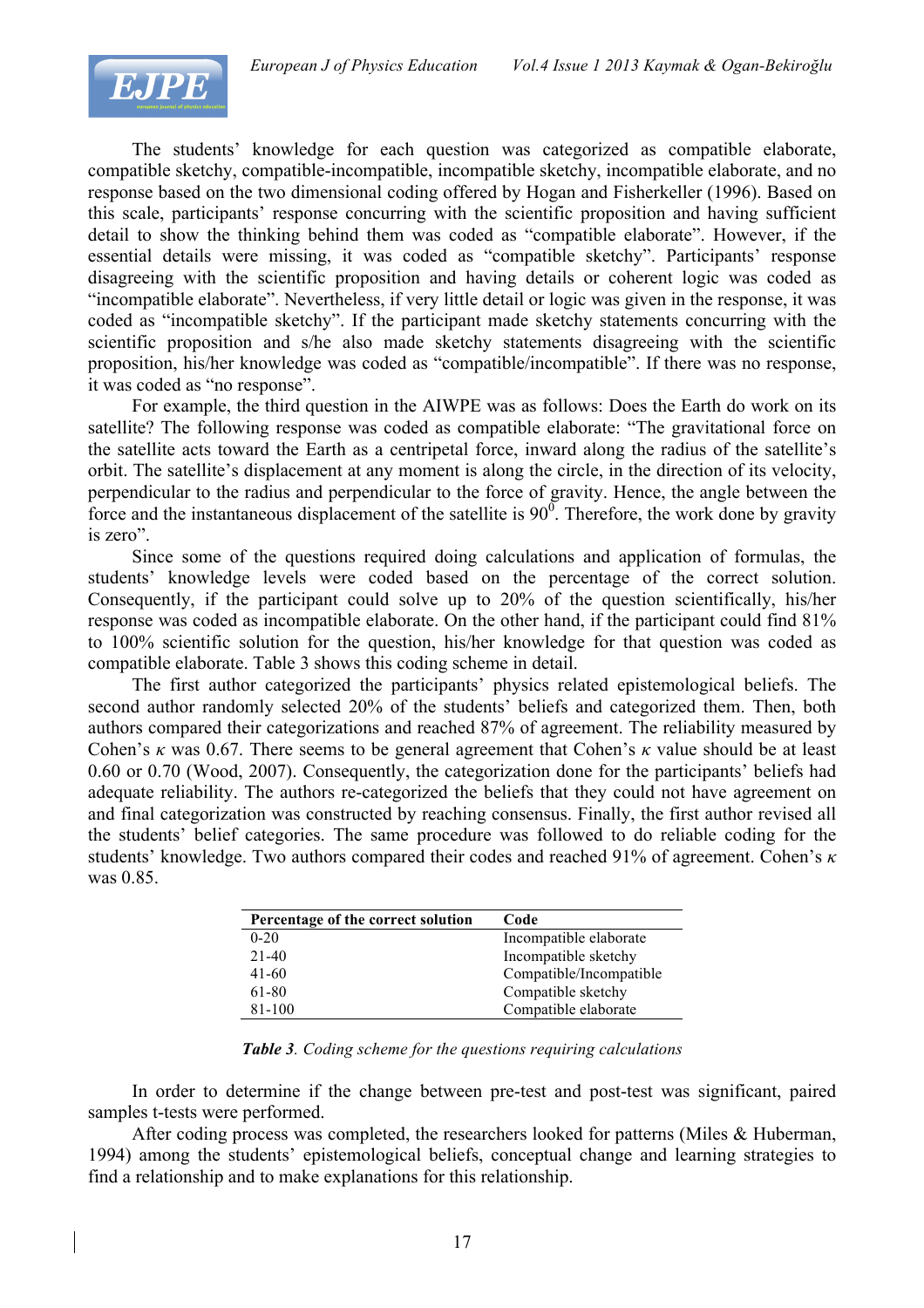



## **Results and Discussion**

Results are presented according to the research questions.

# *What are the high school students' epistemological beliefs in the domain of physics?*

The students' epistemological beliefs in the domain of physics are shown as percentage values in Table 4.

| <b>Dimensions</b>              | Epistemological Beliefs in the Domain of Physics (%) |        |    |           |  |  |  |  |
|--------------------------------|------------------------------------------------------|--------|----|-----------|--|--|--|--|
|                                | Low                                                  | Medium |    | Verv High |  |  |  |  |
| <b>Simplicity of Knowledge</b> |                                                      | 29     |    |           |  |  |  |  |
| <b>Certainty of Knowledge</b>  |                                                      |        | 59 |           |  |  |  |  |
| <b>Innate Ability</b>          |                                                      |        | 70 |           |  |  |  |  |
| <b>Ouick Learning</b>          |                                                      |        |    |           |  |  |  |  |

*Table 4. Percentage values of the students' epistemological beliefs in the domain of physics (N=17)*

Regarding the simplicity of knowledge dimension, more than a half (59%) of the students were able to reach high level, 29% of the students had medium level beliefs, and 12% of them held low-level beliefs. In the certainty of knowledge dimension, on the other hand, 6% of the students had very high-level beliefs, 59% of them had high-level beliefs, and 35% of them held mediumlevel beliefs. In the innate ability dimension, 6% of the students had very-high level beliefs, 70% of them had high-level beliefs, 18% of them held medium-level beliefs, and 6% of them held low-level beliefs. In terms of the quick learning dimension, while high population of the students (88%) had high-level beliefs, 6% of the students achieved very high levels, and only 6% of them held mediumlevel beliefs. Findings show that majority of the students' epistemological belief level in the domain of physics was high. This result is compatible with Yang's (2005) finding that most students were multiplist i.e. the second highest belief level. Multiplists deny the possibility of expert certainty and are skeptical about expertise generally. On the other hand, the result of the current study is not in line with result by May and Etkina (2002). They demonstrated that many high school students considered science as a collection of facts and did not differentiate between observational evidence and explanations of this evidence.

Findings of the current study also reveal that the dimension in which the majority of the students developed nearly sophisticated physics epistemological beliefs was quick learning. That is, the students believed that learning was a gradual enterprise and did not occur quickly. However, it was hard for almost a half of the students to believe that knowledge was composed of highly interrelated concepts.

# **How are the students' epistemological beliefs in the domain of physics related to their conceptual change in physics?**

Results of the paired samples t-tests illustrated that the students showed significantly higher performance in the post-test than they showed in the pre-test  $(M_{Pre-Post} = -1.08)$ ,  $t(16) = -7.69$ ,  $p <$ 0.001. There was no correlation between two tests ( $r = 0.12$ ,  $p = 0.648$ ). That is, it is not possible to say that the students whose scores were high in the pre-test had high scores in the post-test. Average scores and knowledge levels for each question in the pre-test and post-test are presented in Table 5. Since each question is worth five points and there were 17 students, the highest average score for each question was 85.

According to Table 5, the students increased their scores and developed their knowledge levels in all of the questions after the instruction. The highest improvement in the students' knowledge occurred in the questions of 1, 3, 10, and 12. The first and the third questions were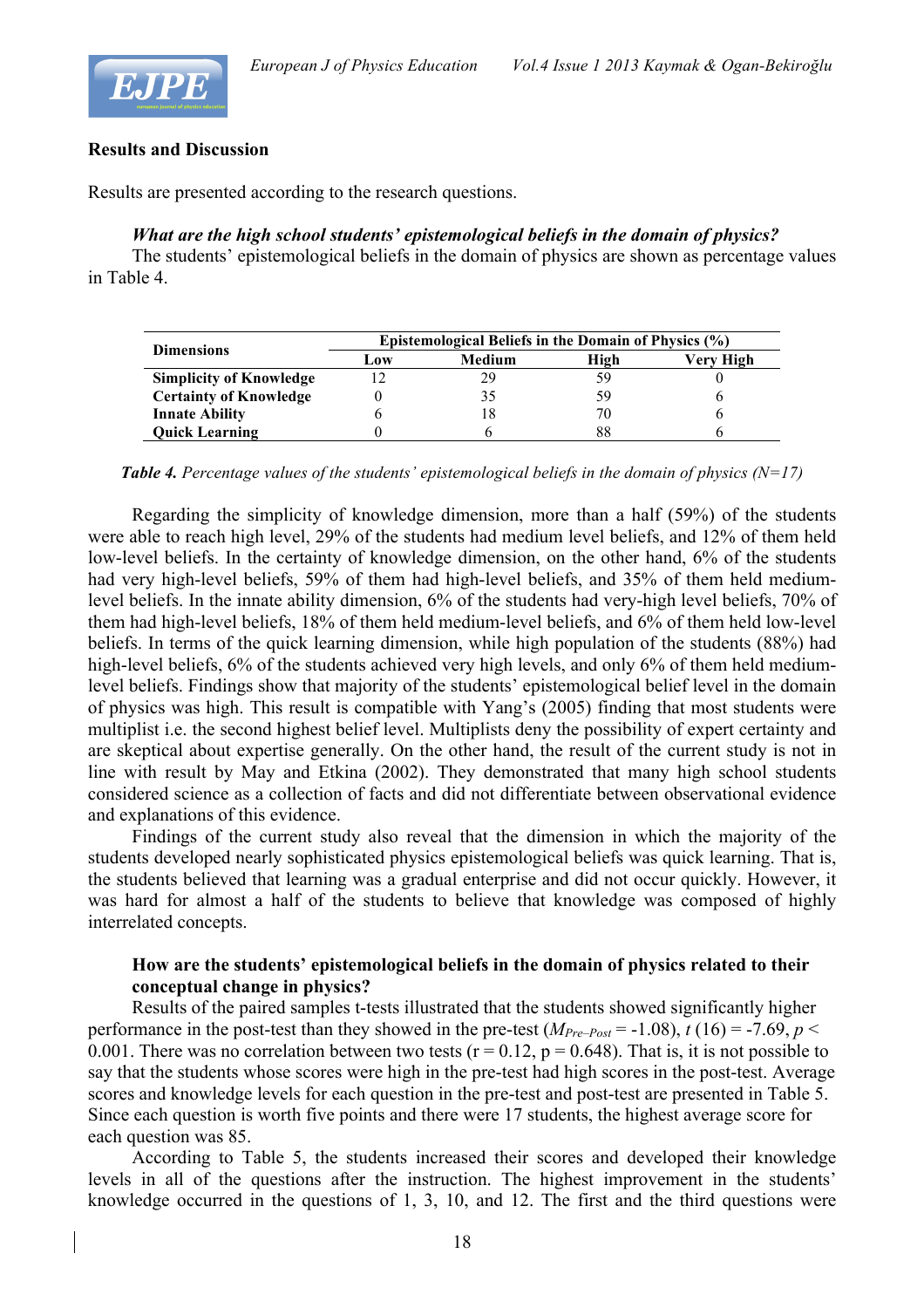

related to the definition of work in everyday usage and in physics. Although the students had confused the meaning of work in physics with its meaning in day-to-day affairs, they corrected their misconceptions and learned that the work was defined as the product of the component of the force in the direction of the displacement and the magnitude of the displacement after the instruction. The tenth question was about the concept of power in the analysis level and Question 12 required students to do analysis about transformation of energy on a rough incline surface. The students' mistakes decreased and they reached the compatible sketch level in the post-test in these questions. On the other hand, the lowest improvement happened in the ninth question. The students could not understand exactly that objects lifted up do work against the force of gravity and this work equals to potential energy. Put differently, they could not relate two phenomena, i.e. work and energy. They had scored lowest in Question 4 in both pre-test and post-test. This means that, they could not accurately use the law of conservation of energy in problem solving in both tests. In addition, the students could accomplish compatible elaborate level for the questions of 1, 3, 6, 11, and 13. Three of these questions were in the comprehension level and Question 13 was in the analysis level.

|          |              | Pre-Test                     |              | Post-Test                    |                                 |
|----------|--------------|------------------------------|--------------|------------------------------|---------------------------------|
| Question | Average      | <b>Average Knowledge</b>     | Average      | <b>Average Knowledge</b>     | <b>Score Difference Between</b> |
|          | <b>Score</b> | Level                        | <b>Score</b> | Level                        | <b>Pre-Test and Post-Test</b>   |
|          | 48           | Compatible /<br>Incompatible | 73           | Compatible Elaborate         | 25                              |
| 2        | 47           | Compatible /<br>Incompatible | 64           | Compatible Sketchy           | 17                              |
| 3        | 44           | Compatible /<br>Incompatible | 70           | Compatible Elaborate         | 26                              |
| 4        | 21           | Incompatible Sketchy         | 37           | Compatible /<br>Incompatible | 16                              |
| 5        | 43           | Compatible /<br>Incompatible | 57           | Compatible Sketchy           | 14                              |
| 6        | 52           | Compatible Sketchy           | 69           | Compatible Elaborate         | 17                              |
| 7        | 43           | Compatible /<br>Incompatible | 60           | Compatible Sketchy           | 17                              |
| 8        | 24           | Incompatible Sketchy         | 45           | Compatible /<br>Incompatible | 21                              |
| 9        | 32           | Incompatible Sketchy         | 40           | Compatible /<br>Incompatible | 8                               |
| 10       | 30           | Incompatible Sketchy         | 54           | Compatible Sketchy           | 24                              |
| 11       | 56           | Compatible Sketchy           | 71           | Compatible Elaborate         | 15                              |
| 12       | 30           | Incompatible Sketchy         | 55           | Compatible Sketchy           | 25                              |
| 13       | 57           | Compatible Sketchy           | 71           | Compatible Elaborate         | 14                              |

*Table 5. Average scores and knowledge levels for each question in the pre-test and post-test.*

Each student's physics epistemological beliefs in four dimensions and their knowledge level before and after the instruction are shown in Table 6. While, 65% of the students raised their learning to the compatible sketchy level after the instruction, 18% of them were able to reach the compatible elaborate level. Although 12% of the students (Student 10 and Student 14) kept their compatible / incompatible knowledge level in the post-test, there was an increase in their scores. On the other hand, Student 11 (5%) did not change his knowledge level and decreased his post-test score by two points. However, his knowledge level had already been high and concurred with the compatible sketchy level. These findings illustrate that conceptual change process occurred and almost all of the students repaired some of their misconceptions.

Findings with regards to the students' high level epistemological beliefs in the domain of physics and their knowledge gain direct us to the positive relationship between domain-specific epistemological beliefs and learning within the same domain. Mason (2002) explains this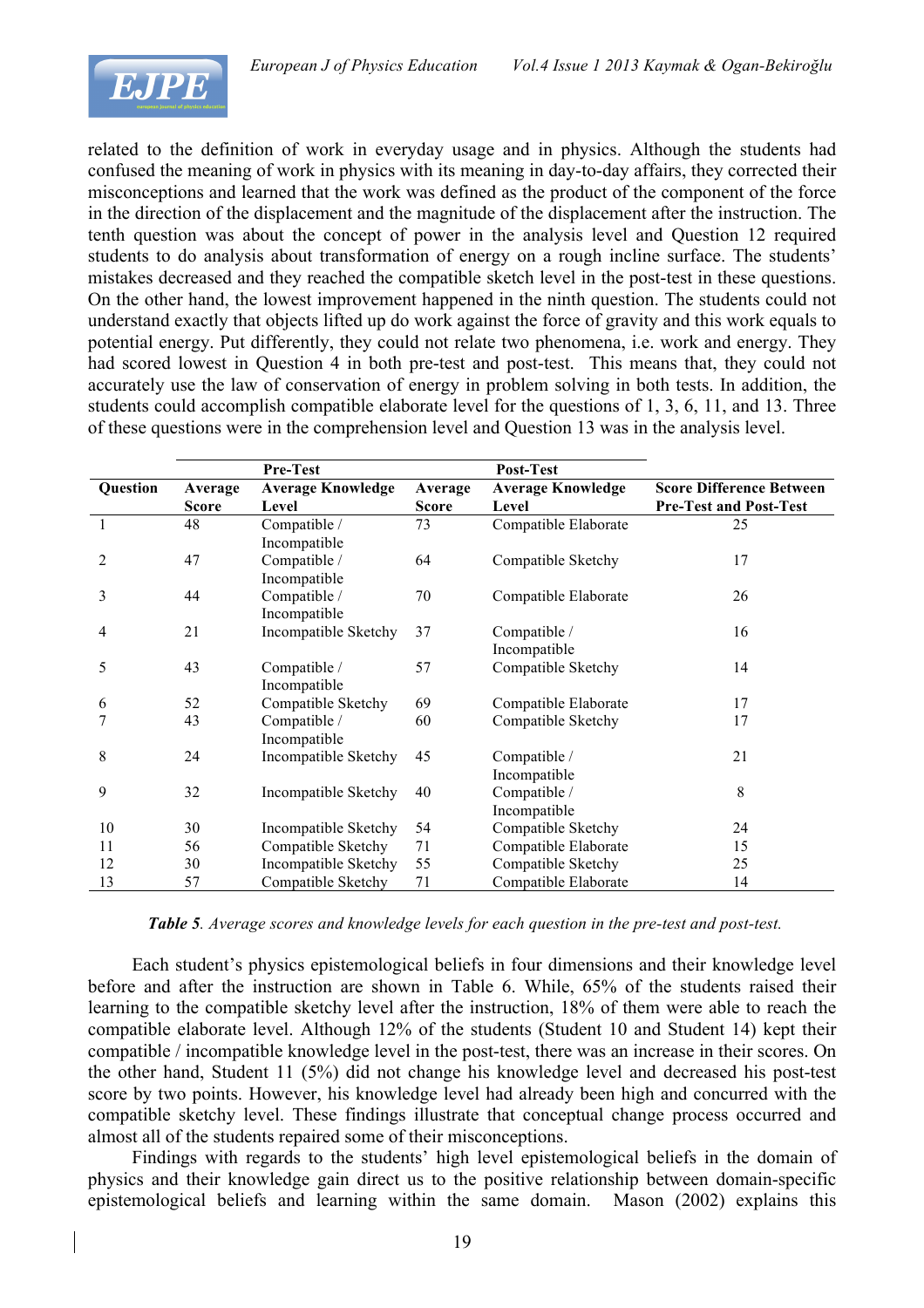

relationship as follows: Students having sophisticated beliefs about the nature and acquisition of knowledge can develop and refine thinking dispositions crucial to fostering learning through knowledge revision. Results of this study are consistent with the results of other studies (May & Etkina, 2002; Songer & Linn, 1991; Stathopoulou & Vosniadou, 2007a).

Most of the students' physics epistemological beliefs in the dimension of quick learning were close to the advanced level. Likewise, most of the students increased their learning after the instruction. Nevertheless, none of the students' physics epistemological beliefs in the dimension of simplicity of knowledge were in advanced level. Besides, two of the students had unsophisticated beliefs in this dimension. Correspondingly, most of the students could not improve their knowledge to the highest level (compatible elaborate level) in the questions required them to do analysis and relate two concepts. Consequently, students' physics related epistemological beliefs in the dimensions of quick learning and simplicity of knowledge may be good predictors in their conceptual change process in physics. Students with beliefs in gradual learning may study more to reach their learning goals. Students who view physics knowledge as a complex system of organized and re-organized theoretical concepts may think critically and consider alternative views (Kruglanski, 1989; Pintrich, 1999; Stathopoulou & Vosniadou, 2007a). Thus, students having sophisticated beliefs in the dimensions of quick learning and simplicity of knowledge are likely to be successful in knowledge acquisition. Schommer (1990) and Qian and Alvermann (1995) found the parallel result regarding general epistemological beliefs.

| S. | <b>Simplicity</b> | <b>Certainty of</b> | Innate         | Quick    | $K. L.$ in  | <b>Score</b> | K. L.       | <b>Score</b> | Conceptual     |
|----|-------------------|---------------------|----------------|----------|-------------|--------------|-------------|--------------|----------------|
|    | of                | Knowledge           | <b>Ability</b> | Learning | the Pre-    | in the       | in the      | in the       | Change         |
|    | Knowledge         |                     |                |          | <b>Test</b> | Pre-         | Post-       | Post-        |                |
|    |                   |                     |                |          |             | <b>Test</b>  | <b>Test</b> | <b>Test</b>  |                |
|    | M                 | H                   | H              | H        | IS          | 22           | CS          | 45           | $+$            |
|    | M                 | M                   | M              | H        | <b>CI</b>   | 33           | CS          | 44           | $\overline{+}$ |
| 3  | Η                 | H                   | VH             | H        | <b>CI</b>   | 32           | CS          | 49           | $+$            |
|    | Н                 | VH                  | H              | H        | <b>CI</b>   | 37           | CS          | 48           | $+$            |
| C. | M                 | H                   | H              | H        | <b>CI</b>   | 32           | <b>CS</b>   | 51           | $^{+}$         |
| o  | M                 | M                   | Η              | H        | <b>CI</b>   | 33           | CE          | 53           | $+$            |
|    | H                 | H                   | H              | M        | <b>CI</b>   | 35           | <b>CS</b>   | 50           | $+$            |
| 8  | H                 | M                   | H              | H        | <b>CI</b>   | 38           | <b>CS</b>   | 41           | $+$            |
| 9  | H                 | H                   | M              | VH       | <b>CI</b>   | 32           | CE          | 53           | $^{+}$         |
| 10 | L                 | M                   | Η              | Η        | <b>CI</b>   | 32           | <b>CI</b>   | 39           | $+$            |
| 11 | H                 | H                   | Η              | H        | <b>CS</b>   | 46           | CS          | 44           |                |
| 12 | M                 | M                   | $\mathbf{L}$   | H        | <b>CI</b>   | 30           | <b>CS</b>   | 43           | $^+$           |
| 13 | H                 | M                   | H              | H        | <b>IS</b>   | 24           | CS          | 41           | $^{+}$         |
| 14 | H                 | H                   | H              | H        | <b>CI</b>   | 31           | CI          | 35           | $^{+}$         |
| 15 | H                 | H                   | H              | H        | <b>CI</b>   | 27           | <b>CS</b>   | 50           | $^{+}$         |
| 16 | H                 | H                   | М              | H        | <b>CI</b>   | 27           | <b>CS</b>   | 41           | $\overline{+}$ |
| 17 | L                 | Н                   | Η              | H        | CI          | 34           | CE          | 56           | $\overline{+}$ |

**Note**:  $L = Low$ ,  $M = Medium$ ,  $H = High$ ,  $VH = Very$  high,  $IS = Incompatible$  sketchy,  $CI = Comparticle / incompatible CS =$ Compatible sketchy,  $CE =$  Compatible elaborate

*Table 6. Epistemological beliefs in the domain of physics and knowledge levels before and after the instruction*

## **How are the students' learning strategies playing role in explanation of the relationship between their epistemological beliefs and learning?**

In order to answer the third research question, physics epistemological beliefs, knowledge and learning strategies of each student are compared and discussed.

*Student 1:* This student learned by listening, participating, taking notes, asking questions, and solving problems. She repeated what she had learned at the class when she got home and solved problems about the subject. She was aware of her misconceptions and asked questions to her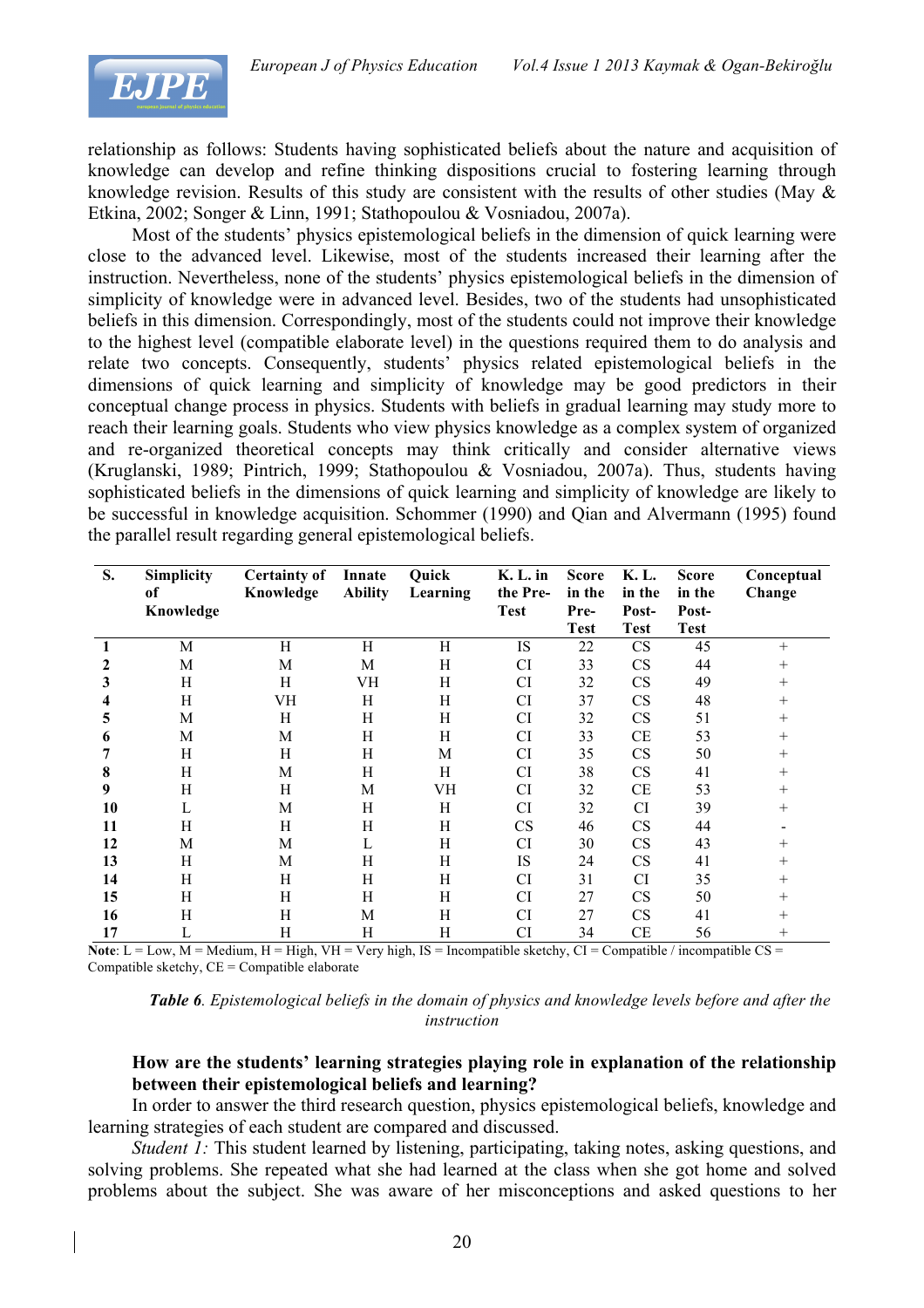

teacher to get rid of those misconceptions. She had medium-level epistemological belief in the dimension of simplicity of knowledge whereas she held high-level beliefs in other dimensions. Although her knowledge level was in the incompatible sketchy level before the instruction, she repaired most of her misconceptions and reached the level of compatible sketchy after the instruction. She showed effort to learn. However, she could not reach the highest knowledge level. Because she believed that physics knowledge was quite simple, she might not think critically enough to complete her learning progress.

*Student 2:* Although this student actively participated to the lessons and took notes, she did not prefer to study at home apart from exam times. Because she had high-level belief in the quick learning dimension, she used her class notes to learn the content better while studying for the exams. She held medium-level belief in the dimension of innate ability. That might be the reason for why she neither showed much effort to learn nor did her performance tasks. The reason that she rarely asked questions might be her medium-level belief in the simplicity of knowledge dimension. As a result, she could increase her score from the pre-test to post-test only by 11 points.

*Student 3:* This student always paid attention and took notes during the class times. He studied daily and showed high effort to learn. If he did not understand something, he asked it to someone who knew it. His sophisticated belief in the dimension of innate ability might cause that he studied more by himself if he still had some struggle. There is a possibility that since he did not have advanced level beliefs in other dimensions, complete conceptual change did not occur in his mind although he increased his score by 17 points.

*Student 4:* In spite of her effort, she lost her attention easily and preferred to be passive in the class. She though that physics knowledge was tentative; as a result, she tried to understand the rationale instead of memorization while studying. She had high-level epistemological beliefs in other three dimensions. She solved problems about the content that she tried to learn. Nonetheless, she studied only if she had an exam. Tough she was aware of her misunderstandings during the class times, she did not do anything about them. At the end, she could only raise her pre-test score from 37 to 48 in the post-test.

*Student 5:* This student listened to the lessons carefully, did her performance tasks, asked questions if she did not understand the subject and solved problems from various textbooks about the content she had learned. She held high-level beliefs in the dimensions of certainty of knowledge, innate ability and quick learning. She improved her knowledge level after the instruction and increased her score by 19 points. Probably, she would have gained more scientific knowledge if she had not had medium-level belief in the dimension of simplicity of knowledge.

*Student 6:* This student held medium-level beliefs in the simplicity and certainty of knowledge dimensions. Therefore, he preferred to be silent and did not ask questions in the class. However, he always listened to the lessons and took notes. He was aware of his misconceptions and chose to solve them own his own by studying alone. He stated that he listened to his teacher, compared the new knowledge with his prior knowledge and solved problems about the new knowledge in order to learn. His high-level beliefs in the dimensions of innate ability and quick learning might orient these learning strategies. He achieved the compatible elaborate level in the post-test and increased his score by 20 points.

*Student 7:* This student tried too much to learn the content during the class times. She was always ambitious to solve the teacher's questions on the board. She expressed her ideas all the time. Because she held medium-level belief in the quick learning dimension, she might think that she would not be able to understand the content later. Therefore, she spent too much effort during the class times. Her belief level in other three dimensions was high and she improved her compatible / incompatible knowledge level to the compatible sketchy level.

*Student 8:* This student missed some classes during the instruction. He could not keep his attention long and got bored easily. His belief in the dimension of certainty of knowledge was medium. On the other hand, he had high-level beliefs in other dimensions. He neither showed much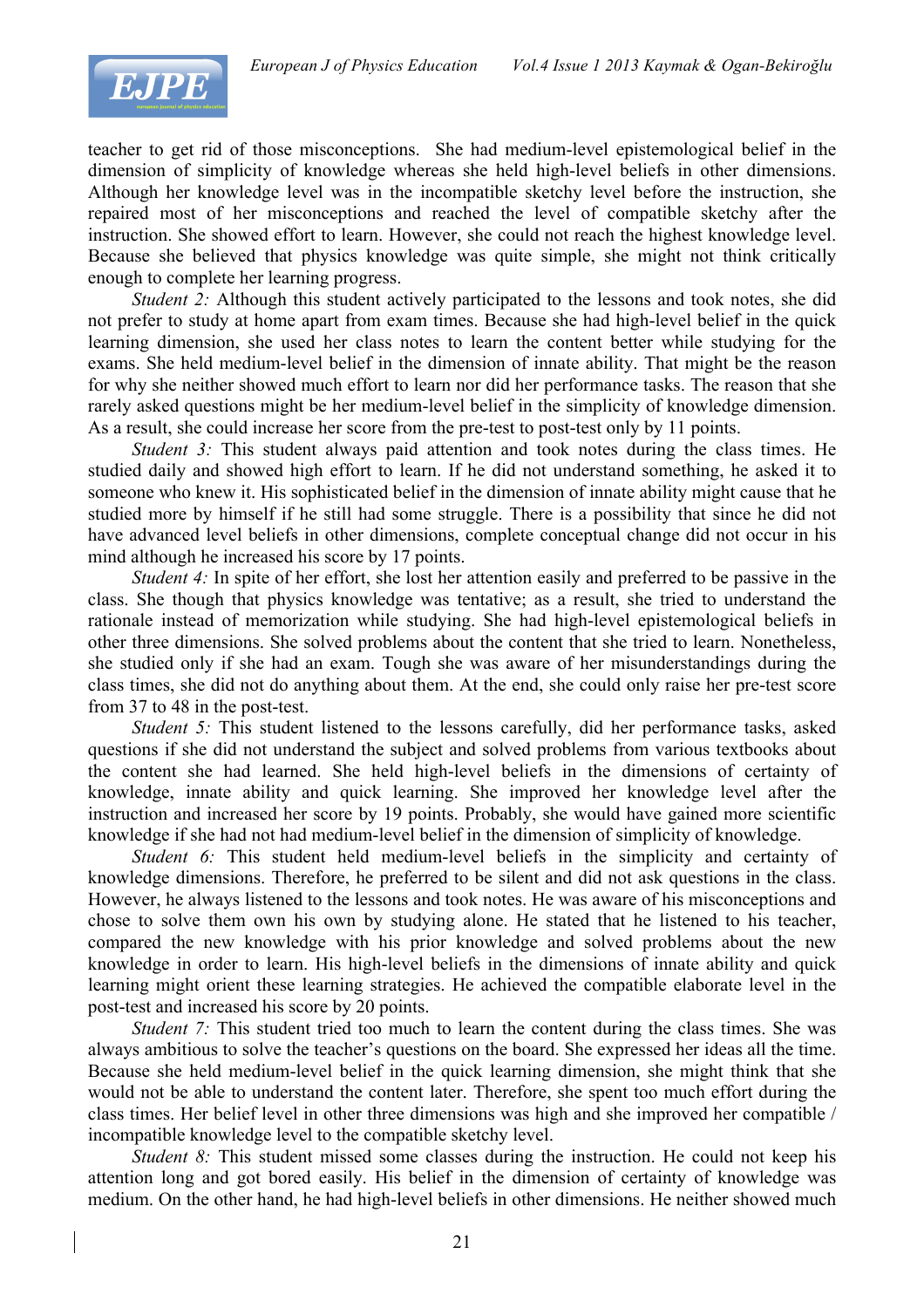

effort to learn nor stressed his misunderstandings. As a result, he could not gain much new knowledge.

*Student 9:* She believed in gradual learning and studied hard to learn. However, she though that ability to learn was quite fixed and she had that ability. She reviewed the notes that she took in the class and solved problems about the subject when she got home. Her belief level in the dimensions of simplicity and certainty of knowledge was high. She achieved the compatible elaborate level and earned 21 more points in the post-test.

*Student 10:* This student preferred to talk to Student 11 instead of participating in the class activities. Although he had high-level belief in the dimensions of innate ability and quick learning, he did not show much effort to learn physics. He believed that physics knowledge was simple and did not change much. He neither completed his performance tasks nor studied hard for his exams. He kept his compatible / incompatible level in the post-test.

*Student 11:* Even though this student had high-level belief in all dimensions and compatible sketchy knowledge level in the pre-test, he decreased his score by two points in the post-test. He generally did not involve with the lesson. He had high self-confident and taught that he did not have to attend the class to learn. From his points of view, he could learn by studying himself. Apparently, he did not study.

*Student 12:* This student believed that ability to learn was fixed. However, his belief in the dimension of quick learning was high. Consequently, he overviewed the content that he learned after the class. He was aware of his misconceptions and tried to correct them. He showed effort to learn. He held medium-level belief in the dimensions of simplicity and certainty of knowledge. That might be the reason for why he did not think critically about the knowledge he was introduced. He increased his score from 30 to 43 after the instruction.

*Student 13:* This student stayed passive and lost her interest easily during the class times. She was aware of her misunderstandings. Due to the fact that she had medium-level belief in the dimension of certainty of knowledge, she might not accept new knowledge as valid. Her belief in other dimensions was high. She could be able to improve her knowledge level from the incompatible sketchy level to the compatible sketchy level but not to the compatible elaborate level.

*Student 14:* This student held high-level epistemological beliefs in all dimensions. On the other hand, she kept her compatible / incompatible knowledge level throughout the instruction. This contrast might be explained by her little involvement with the lessons. She did not show any effort to learn.

*Student 15:* This student had high-level beliefs in all dimensions, too. He participated in the activities, took notes and asked questions. He stated that he tried to make connections between his prior knowledge and new knowledge to learn. He showed effort and increased his score by 23 points in the post-test.

*Student 16:* This student kept her silence during the class times and did not answer to the teachers' questions by willing. She did not prepare for the lessons. The reason that she neither participated to the class nor showed much effort to learn might be her medium-level epistemological belief in the dimension of innate ability. Nonetheless, she kept notes during the class times and solved problems about the subject when she was studying. As a result, she increased her score by 14 points in the post-test despite of her high belief levels in other dimensions.

*Student 17:* This student always asked questions and expressed his ideas during the class times. He compared the new knowledge with his prior knowledge. He was aware of his knowledge level and studied to improve it. He solved problems from various textbooks to learn the new knowledge. He got the highest score in the post-test and reached the compatible elaborate level. He would have learned more if he had not held low belief in the simplicity of knowledge dimension and had consider alternative views.

Findings illustrate that when the students had high-level epistemological beliefs in the certainty of knowledge dimension, they tended to solve problems from various textbooks to learn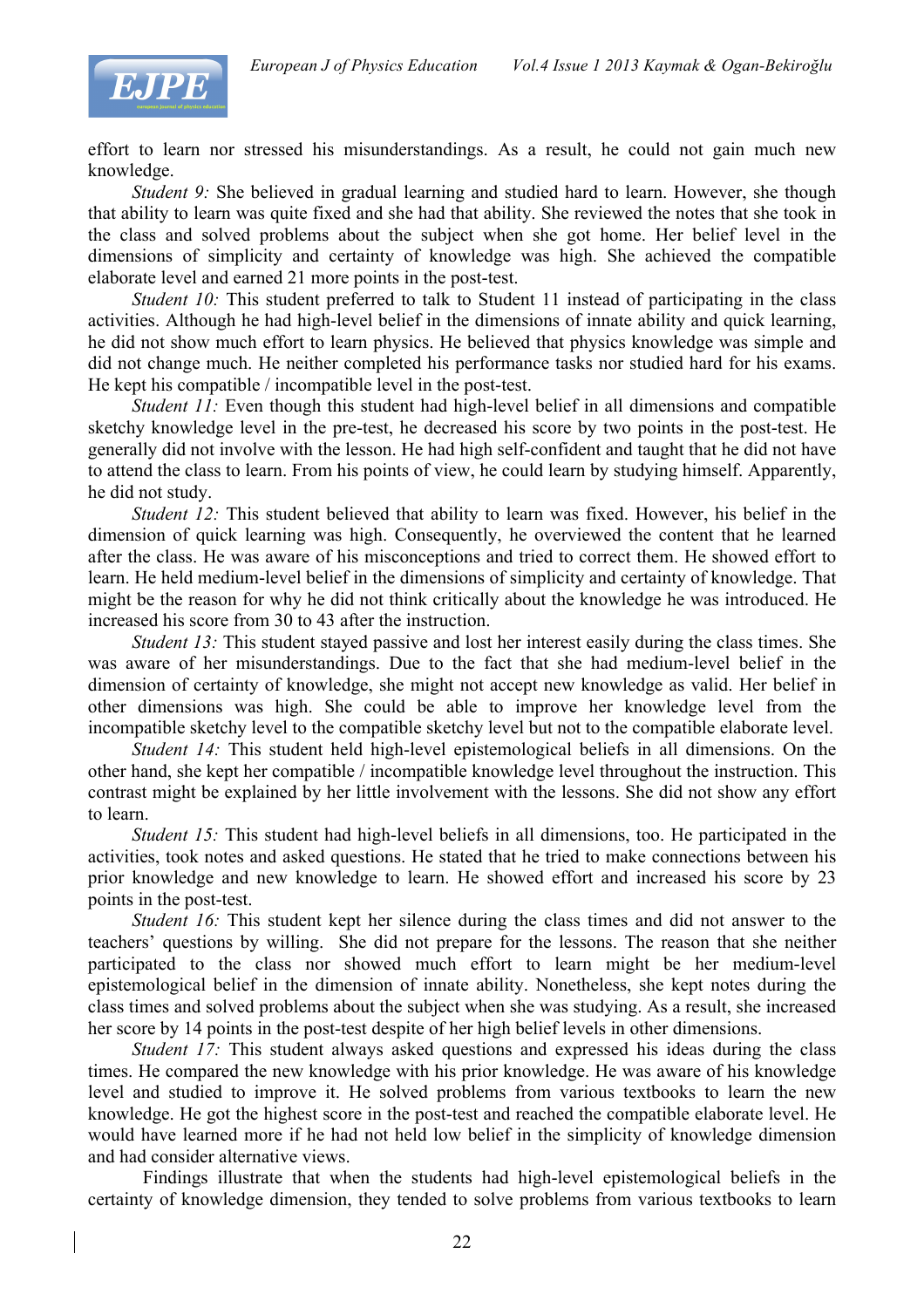

the content better. Moreover, when the students had high-level beliefs in the dimension of quick ability, they likely took notes during the class times and solved problems after the class. That is to say, the students' epistemological beliefs affected their learning strategies.

In some cases, for example the situations of Student 1, Student 9, and Student 15, (almost) sophisticated epistemological beliefs interfered with advanced learning strategies (such as taking notes, solving problems, awareness of misunderstandings, and comparing new knowledge with preexisting knowledge) and high knowledge gain occurred. On the other hand, in some cases, for instance the situations of Student 8, Student 11, and Student 14, (almost) sophisticated epistemological beliefs did not involve with any effort to learn and little knowledge gain occurred. These findings highlight that there was a reciprocal relationship among the students' epistemological beliefs in the domain of physics, their knowledge gain and their learning strategies. When the student either had unsophisticated physics epistemological beliefs or insufficient learning strategies, his/her knowledge gain in physics was low.

### **Conclusions and Implication**

The following conclusions can be drawn from the study. First, high school students' level of epistemological beliefs in the domain of physics is very close to sophistication. Second, there is a positive association between students' physics epistemological beliefs and their learning gains. Third, sophisticated domain-specific epistemological beliefs especially in the dimensions of simplicity of knowledge and quick learning are prerequisite but not adequate for conceptual change. When these beliefs are existed together with advanced learning strategies, knowledge revision is accomplished and scientific knowledge is acquired.

Overall results suggest that in order to facilitate conceptual change, students' domain-specific epistemological beliefs should be developed and their learning strategies should be improved.

The limitation of this research is the small number of participants. However, this current study would contribute to the science education literature toward a better understanding of the relationship between domain-specific epistemological beliefs and learning by taking learning strategies into consideration. This study suggests that predictions can be made about students' conceptual change and epistemological beliefs; hence, pedagogical changes can be made in the classroom.

### **References**

- Alexander, P. A., & Sinatra, G. M. (2007). First steps: Scholars' promising movements into a nascent field of inquiry. In S. Vosniadou, A. Baltas & X. Vamvakoussi (Eds.), *Re-framing the problem of conceptual change in learning and instruction* (pp. 221–236). Amsterdam, The Netherlands: Elsevier.
- Bogdan, R. C., & Biklen, S. K. (1998). *Qualitative research in education: An introduction to theory and methods.* Needham Heights, MA: Allyn & Bacon.
- Braten, I., & Stromso, H. I. (2004). Epistemological beliefs and implicit theories of intelligence as predictors of achievement goals. *Contemporary Educational Psychology*, 29, 371-388
- Buehl, M. M., & Alexander, P. A. (2005). Motivation and performance differences in students' domain-specific epistemological belief profiles. *American Educational Research Journal*, 42(4), 697-726.
- Driver, R., Leach, J., Millar, R., & Scott, P. (1996). *Young people's images of science*. Buckingham, UK: Open University.
- Hammer, D. (1994). Epistemological beliefs in introductory physics. *Cognition and Instruction,*12 (2), 151-183.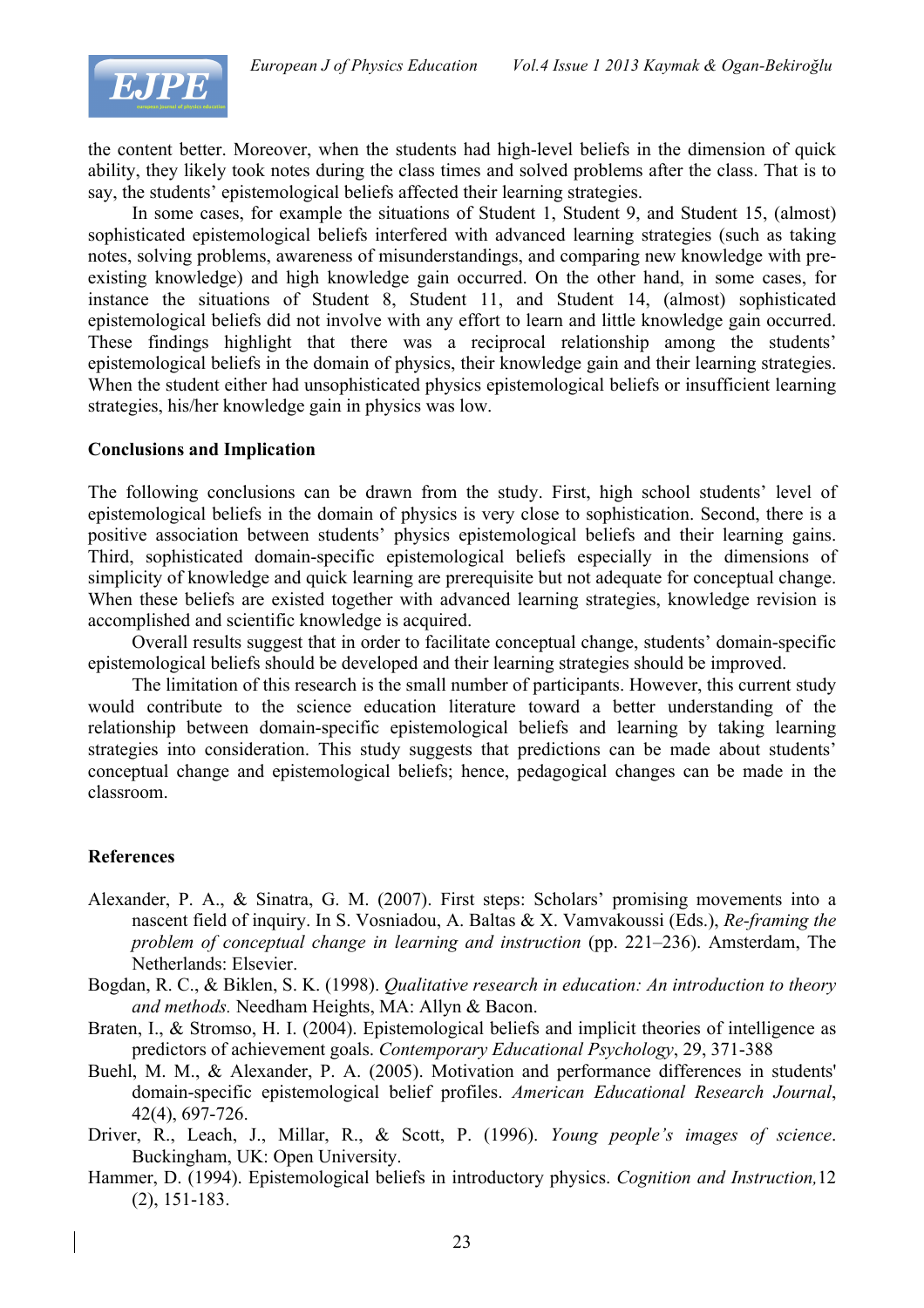

- Hewson, P. W. (June, 1992). *Conceptual change in science teaching and teacher education*. Paper presented at a meeting on Research and Curriculum Development in Science Teaching. Madrid, Spain.
- Hofer, B. K. (2000). Dimensionality and disciplinary differences in personal epistemology. *Contemporary Educational Psychology*, 25, 378-405.
- Hogan, K., & Fisherkeller, J. (1996). Representing students' thinking about nutrient cycling in ecosystems: Bidimensional coding of a complex topic. *Journal of Research in Science Teaching*. 33(9), 941-970.
- Kaymak, E. (2010). *Examination of the relationship between students' epistemological beliefs and their conceptual change*. Unpublished master thesis. Marmara University, Istanbul, Turkey.
- Kruglanski, A. W. (1989). *Lay epistemic and human knowledge: Cognitive and motivational bases*. New York: Plenum Press.
- Mason, L. (2002). Developing epistemological thinking to foster conceptual change in different domains. In M. Limon & L. Mason (Eds.), *Reconsidering conceptual change: Issues in theory and practice* (pp. 301-335). Dordrecht, The Netherlands: Kluwer Academic Publishers.
- May, D. B., & Etkina, E. (2002). College physics students' epistemological self-reflection and its relationship to conceptual learning. *American Journal of Physics*, 70 (12), 1249-1258.
- Miles, M. B., & Huberman, A. M. (1994). *Qualitative data analysis: An expanded sourcebook* (2<sup>nd</sup>) ed.). Thousand Oaks, CA: Sage.
- Ogan-Bekiroglu, F., & Sengul-Turgut, G. (2011). Students' general and physical epistemological beliefs: A twofold phenomenon. *Research in Science and Technology Education*, 29 (3), 291- 314.
- Qian, G., & Alvermann, D. (1995). Role of epistemological beliefs and learned helplessness in secondary school students' learning science concepts from text. *Journal of Educational Psychology*, 87(2), 282-292.
- Paulsen, M. B., & Wells, C. T. (1998). Domain differences in the epistemological beliefs of college students. *Research in Higher Education,* 39(4), 365-384*.*
- Pintrich, P. R. (1999). Motivational beliefs as resources for and constrains on conceptual change. In W. Schnotz, S. Vosniadou, & M. Carretero (Eds.), *New perspectives on conceptual change* (pp. 33–50). Oxford: Elsevier.
- Pintrich, P. R., Marx, R. W., & Boyle, R. A. (1993). Beyond cold conceptual change: The role of motivational beliefs and classroom contextual factors in the process of conceptual change. *Review of Educational Research*, 63, 167-199.
- Posner, G. J., Strike, K. A., Hewson, P. W., & Gertzog, W. A. (1982). Accommodation of a scientific conception: Toward a theory of conceptual change. *Science Education*, 66(2), 211- 217.
- Roth, W. M., & Roychoudhury, A. (1994). Physics students' epistemologies and views about knowing and learning. *Journal of Research in Science Teaching,* 31(1), 5-30.
- Schommer, M. (1990). Effects of beliefs about the nature of knowledge on comprehension. *Journal of Educational Psychology*, 82(3), 498-504.
- Sinatra, G.M., Southerland, S.A., McConaughy, F., & Demastes, J. (2003). Intentions and beliefs in students' understanding and acceptance of biological evolution. *Journal of Research in Science Teaching*, 40, 510-528.
- Songer, N. B., & Linn, M. C. (1991). How do students' views of science influence knowledge integration? *Journal of Research in Science Teaching,* 28, 761-784.
- Stathopoulou, C., & Vosniadou, S. (2007a). Exploring the relationship between physics-related epistemological beliefs and physics understanding. *Contemporary Educational Psychology*, 32, 255-281.